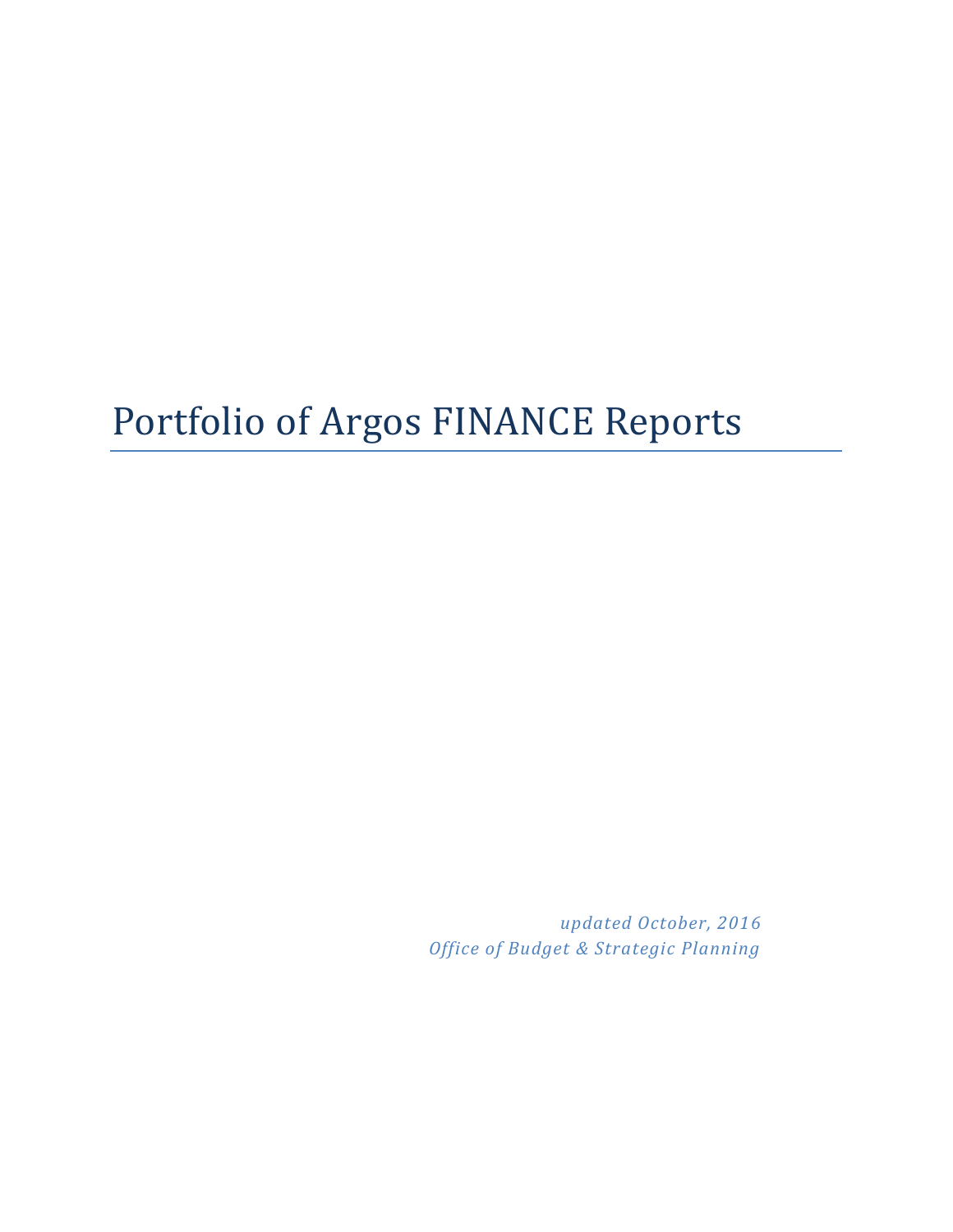## **Portfolio of Finance Reports – Argos**

<span id="page-1-0"></span>

| 1. I want to see an overview of my budget, year to date activity and balance7                   |
|-------------------------------------------------------------------------------------------------|
|                                                                                                 |
|                                                                                                 |
| 4. I would like to see a condensed version of the budget status for multiple organizations *  7 |
| 5. I need to see how each account line is tracking as compared to the % of budget YTD 7         |
|                                                                                                 |
|                                                                                                 |
| 8. I would like to see budget and activity information grouped by activity codes                |
| 9. I need to review transaction details for a range of dates that crosses fiscal years 8        |
|                                                                                                 |
|                                                                                                 |
|                                                                                                 |
|                                                                                                 |
|                                                                                                 |
|                                                                                                 |
|                                                                                                 |
|                                                                                                 |
| 1. I want to see an overview of my fund, year to date activity and balance11                    |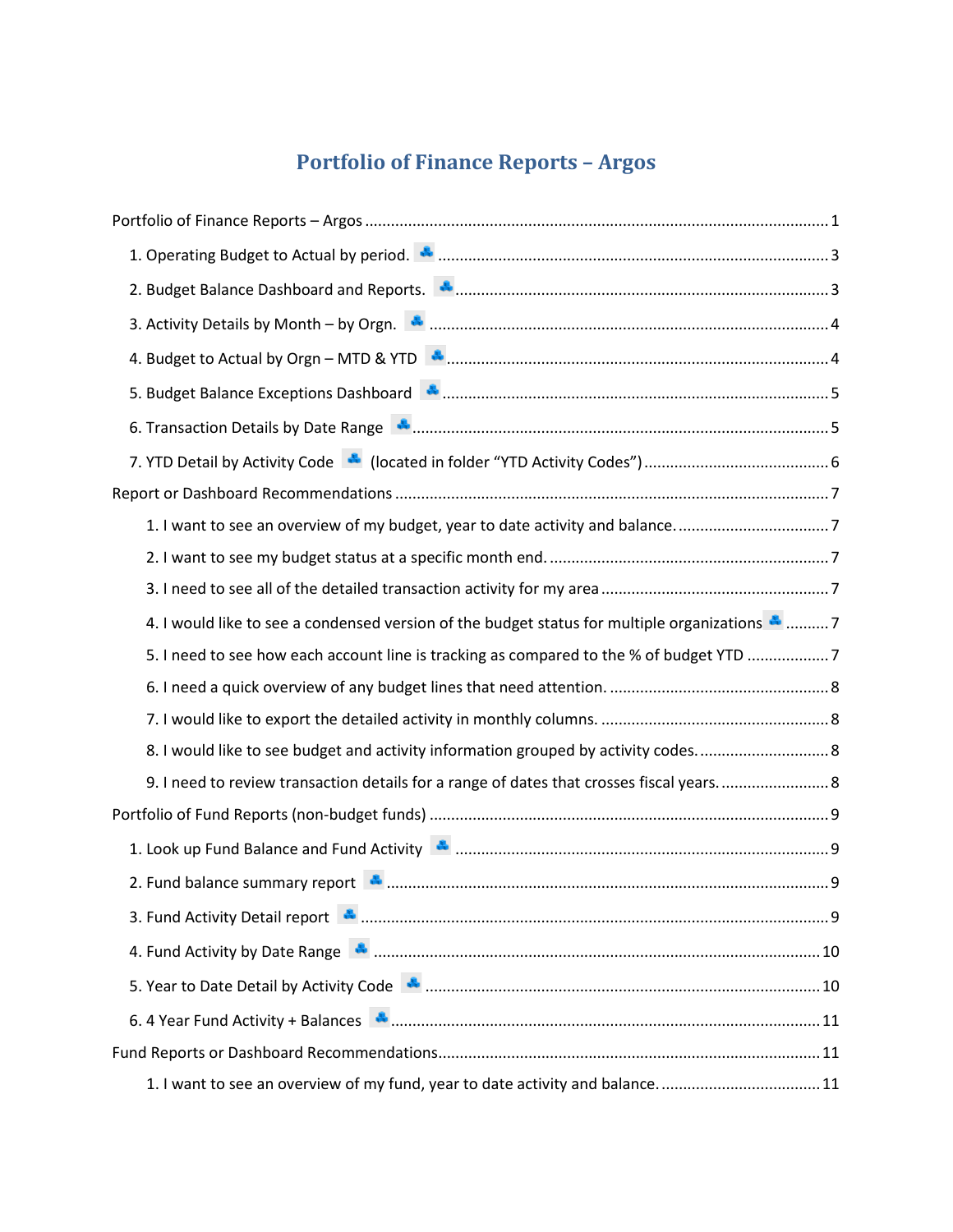| 2. I need to see all of the detailed transaction activity for my fund in a fiscal year11                                                                                                                                      |
|-------------------------------------------------------------------------------------------------------------------------------------------------------------------------------------------------------------------------------|
|                                                                                                                                                                                                                               |
| 4. I need to see activity that crosses fiscal years (activity within a date range)11                                                                                                                                          |
| 5. I would like to see four years of fund activity side by side to compare spending patterns.  12                                                                                                                             |
|                                                                                                                                                                                                                               |
|                                                                                                                                                                                                                               |
| 1. Student & Casual Labor Budget to Actual National Communications and the Casual Labor Budget to Actual National Communications and the Casual Labor Budget to Actual National Communications and Casual Actual Order Actual |
|                                                                                                                                                                                                                               |
|                                                                                                                                                                                                                               |
|                                                                                                                                                                                                                               |
|                                                                                                                                                                                                                               |
| 1. I need to see budget for student labor, casual labor or other variable labor (cell phones,                                                                                                                                 |
| 2. I would like to see the hours and earnings for each student for a selected pay period 14                                                                                                                                   |
| 3. I would like a quick overview of all of the student labor in my fund and organization(s) 14                                                                                                                                |
|                                                                                                                                                                                                                               |
|                                                                                                                                                                                                                               |
|                                                                                                                                                                                                                               |
|                                                                                                                                                                                                                               |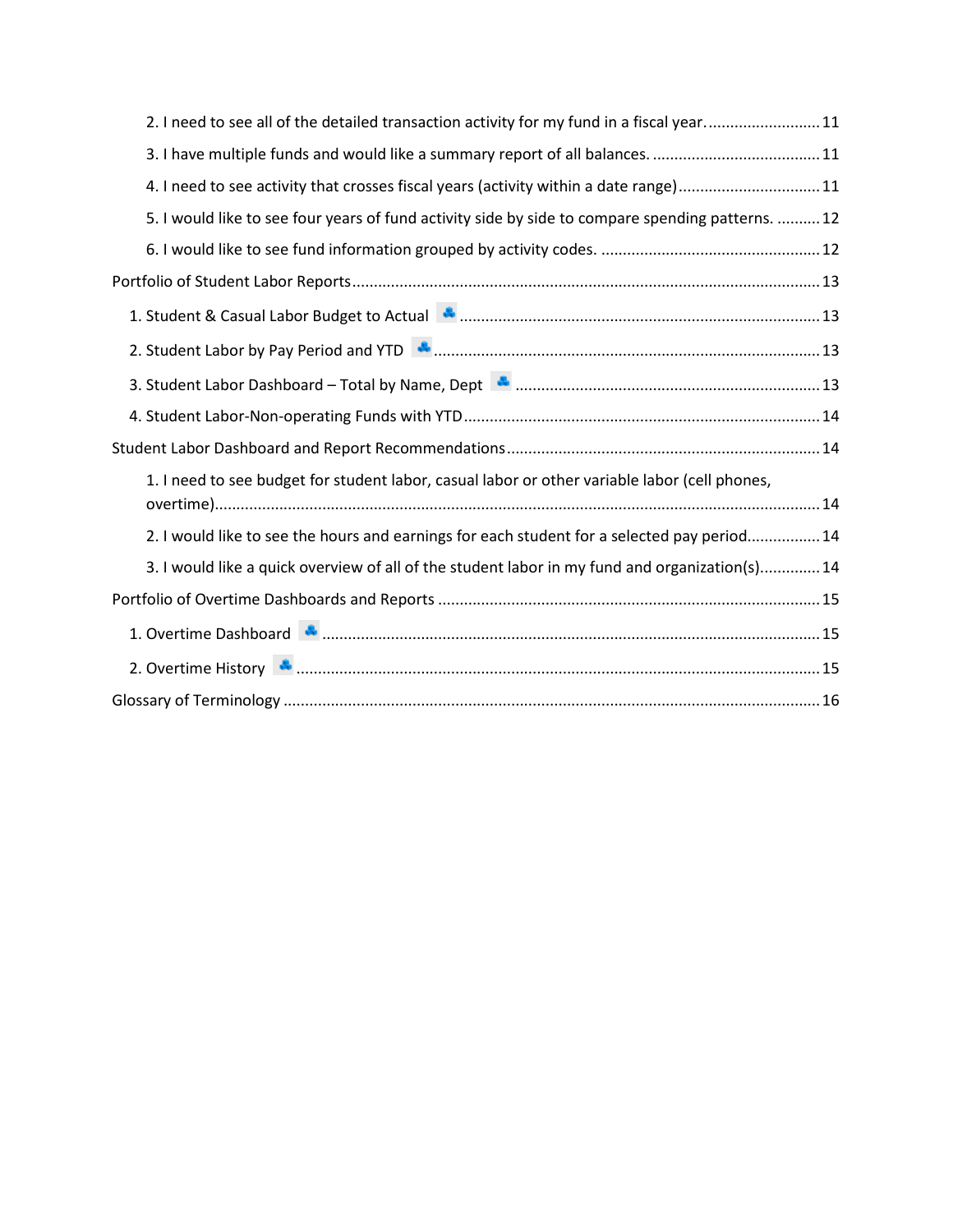## **Portfolio of Finance Reports – Argos**

Budget monitoring reports are located in the main folder in Argos titled FINANCE. A secondary folder, Budget Reports, contains the dashboards  $\ddot{f}$  for budget monitoring and reports.

#### <span id="page-3-0"></span>**1. Operating Budget to Actual by period.**

This dashboard allows the budget data to be queried as of a budget period cut off. The user selects the fiscal year, month end, fund(s), organization code(s) and type of account (Revenue, Labor, Expense, or Transfers). The purpose of this dashboard and the related reports is to review budget data at a specific month end cut off. The reports include the monthly activity and the year to date. There are four reports available:

Budget to Actual – By Account: lists each budget account line with adopted budget, adjusted budget, month to date, year to date, and available balance. Budget to Actual – Summary by Account Type: groups and subtotals data by type of account. Budget to Actual - Summary by Orgn: for users with multiple organization codes, one line summary of each organization. Budget to Actual – with Adjusted Budget only: same as first report but excludes adopted budget column.

There is also a formatted Excel export of the report data for users who wish to export the detailed data from the dashboard into Excel.

#### <span id="page-3-1"></span>**2. Budget Balance Dashboard and Reports.**

This dashboard is the most useful budget monitoring dashboard. The dashboard allows the user to see a graph of the budget to actual data, retrieve a budget summary line of budget, year to date, available balance and percentage of budget used to date. There is also the option of retrieving the account line detail and contains a secondary query that allows the user to drill down to transaction details on a selected account line. There are seven reports available.

Budget to Actual by Fund, Orgn, & Acct: report groups data by fund then by organization (department) for users who have multiple operating budget funds and need data grouped by fund.

Budget to Actual by Orgn & Acct only: data is grouped by organization code regardless of the fund. If multiple funds are selected, the data is merged within an orgn code.

Budget to Actual – Sum by Acct Type : groups and subtotals accounts by type of account within each fund and orgn selected. Most useful for overview of single fund and organization.

Budget to Actual – Sum by Fund & Orgn: for users with multiple funds or organization codes, a single line summary of each organization's budget subtotaled by fund.

Budget to Actual – Sum By Orgn: for users with multiple funds and organization codes, a single line summary of each organization. This report ignores funds so will group orgn data across funds.

YTD Budget Activity by Month with % : report breaks the data into monthly columns and indicates what % of the budget year each month represents and what % of budget has been used in each month. Best used for analytical review of spending by month. (prints on  $8\frac{1}{2}$  X 14 paper)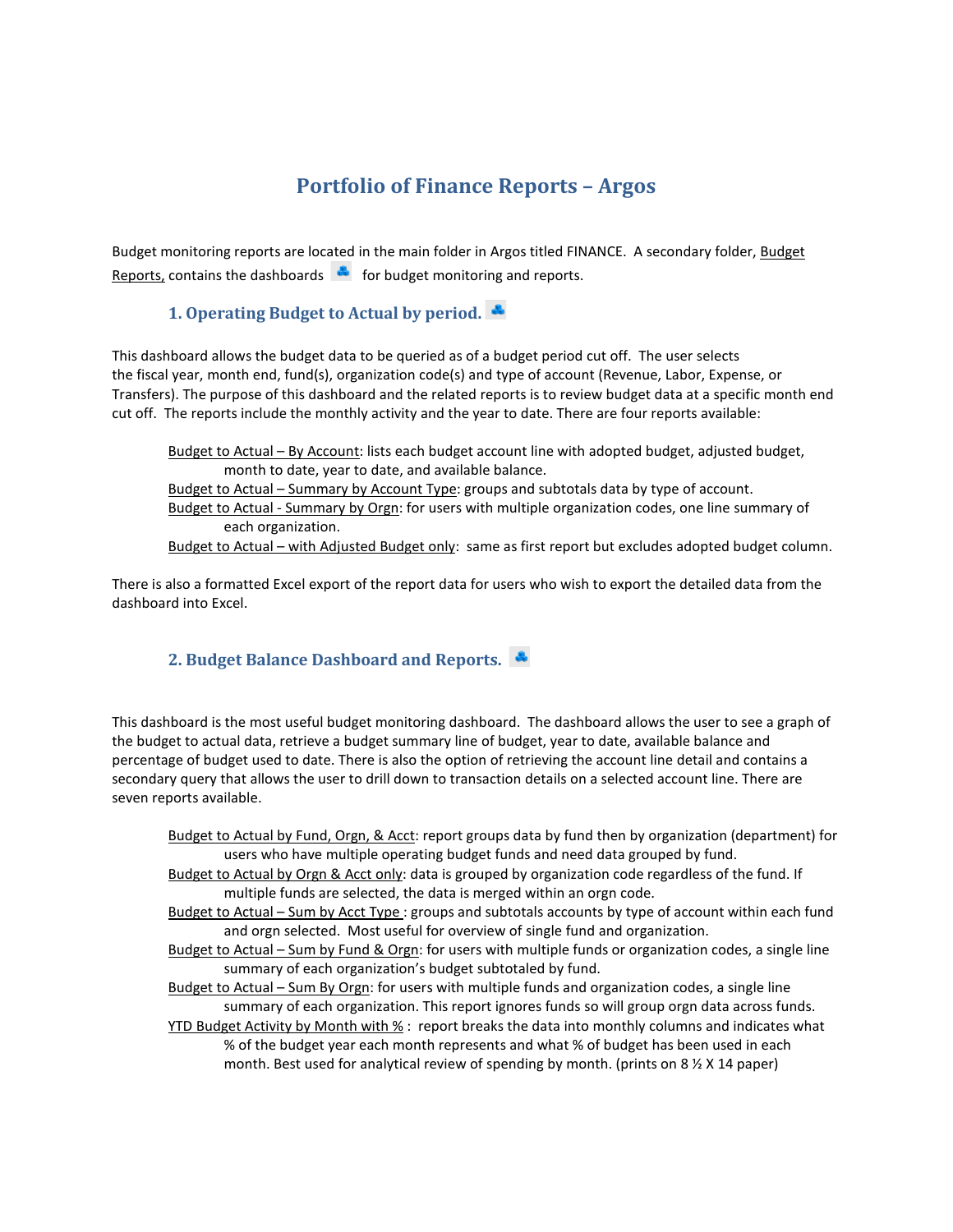There is also a formatted Excel export of the report data for users who wish to export the detailed data from the dashboard into Excel.

#### <span id="page-4-0"></span>**3. Activity Details by Month – by Orgn.**

This dashboard is used to review the individual transactions that have been posted to a fund and organization code. This is the most detailed level of information available. The reports can be rather long. The parameter entry page allows the user to limit the report data to a range of dates within the fiscal year selected. There is an option to enter a single account if user needs to review or print the activity for only one account line. Keep in mind that budgets are loaded on July  $1^{st}$  so if a report is run with a range of dates that does not include July  $1<sup>st</sup>$ , the report will be missing the budget transactions. However, if the user needs to review or export a single month or other range of transaction activity, this is the best dashboard for that purpose. There is also an option to select a single account for review. There are five available reports.

1. Transactions by Month: lists all transaction detail by organization and account with totals for each account. The data is also spread into 12 columns with Budget to Actual % calculations for each month. (prints on  $8\frac{1}{2}$  X 14 paper)

2. Transactions by Account: same data as report number 1 but without the monthly columns.

3. Export Transaction Detail: a formatted export of the data into an Excel .csv worksheet.

4. Transaction by Month, by Fund: same as report number 1 but data is grouped by fund for users with multiple funds in their budget.

5. Transactions by Fund, Orgn, Acct: same as report number 2 but grouped by fund for users with multiple funds in their budget.

#### <span id="page-4-1"></span>**4. Budget to Actual by Orgn – MTD & YTD**

This dashboard provides a detailed analysis of each account balance and variances by organization. The reports are also designed to accommodate notes and explanations for transfers or discussions with others. The parameter selector also gives the user the ability to select a specific account type for the report – i.e. Student Labor or Cost of Sales etc. or include all. There are five reports for this dashboard. All reports print on 8  $\frac{1}{2}$  X 14 paper.

Budget to Actual Status by Fund & Orgn: Account data is grouped by fund, orgn, account with month to date and year to date percentage of budget calculations. Budget to Actual Status by Orgn MTD & YTD: report ignores the funds, and groups by orgn code only–designed for users who may have the same organization code across multiple funds (i.e. Facilities) Also useful for users (i.e. Academic affairs) who do not need data for multiple organizations grouped by fund when there is only one fund with multiple orgns.

Budget to Actual Variance Analysis with ATYP subtotals: report groups by orgn only (not funds) and subtotals each type of account (i.e. services and supplies, IDC's) The report also compares the budget year elapsed to the % of budget used to date and reports the variance – positive or negative - for each account and for the organization as a whole. Budget to Actual Variance Analysis by Orgn: similar to above report but without the account type subtotals

Budget to Actual Variance Analysis by Orgn, ATYP: this report gives a one line summary for each account type (ATYP) and is grouped by organization. Is a condensed version of the second report in this series.

There is also a formatted Excel export of the report data for users who wish to export the detailed data from the dashboard into Excel.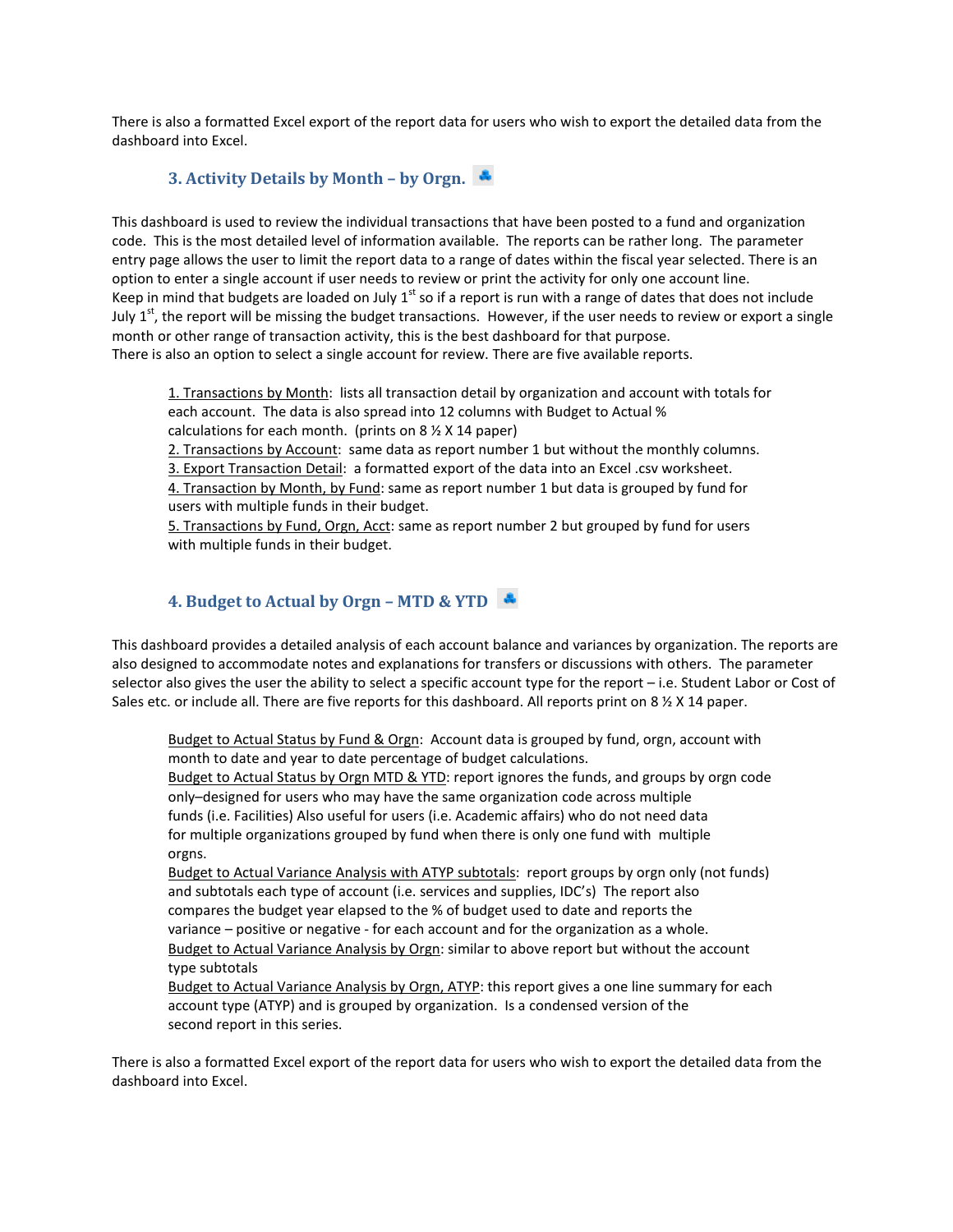#### <span id="page-5-0"></span>**5. Budget Balance Exceptions Dashboard**

This dashboard provides a streamlined way to review a budget for any account lines that have exceeded budget by more than \$1000. The parameter entry screen requires entry of a Division, Organization code(s), Fund(s), and Account Type(s) to be reviewed. There is an on-screen look up by organization to identify the division if the user is not certain which division to select. The user may also select an account line in the first query window and the activity that makes up the balance on that line will display. There is one report for this dashboard.

> Budget Balance Exceptions: report lists all account lines that are over budget in order by Organization code and then in descending order by the amount over budget. (largest over budget line to smallest)

#### <span id="page-5-1"></span>**6. Transaction Details by Date Range**

This dashboard allows the user to review transaction history for any range of dates regardless of fiscal year. The reports in this dashboard can cross fiscal years and list activity within a range of selected dates. The date ranges may cross fiscal years or be within a single fiscal year. No budget information is included as budgets do not cross fiscal years. Best use is for review of detailed transaction activity to verify the accuracy of charges made to your budget. There are three reports and a formatted export to Excel. The balance shown is not a budget balance; it is the sum of the cash activity within the fiscal year or the date range. We recommend running this report only when you need to see activity that may cross fiscal years (for instance, summer activity) Dashboard #3 provides the same detail data but is restricted to a single fiscal year and includes budget details. A long range of dates may take a long time to compile.

Account Activity-Subtotals only: one line summary of the total activity in each account for the entire range of dates selected – used when user needs to know total account activity without all the transaction detail

Account Details: lists all transaction details by account with total of all activity.

Report can be very long depending on the range of dates and the activity in the fund. Not grouped by fiscal year even when date ranges includes multiple years. Use for total activity in date range.

Account Details subtotaled by accounts: this report groups the activity by account with a total for each account. Useful for reviewing the total activity in each account within the range of dates selected when dates include one or more years.

There is also a formatted Excel export of the report data for users who wish to export the detailed data from the dashboard into Excel.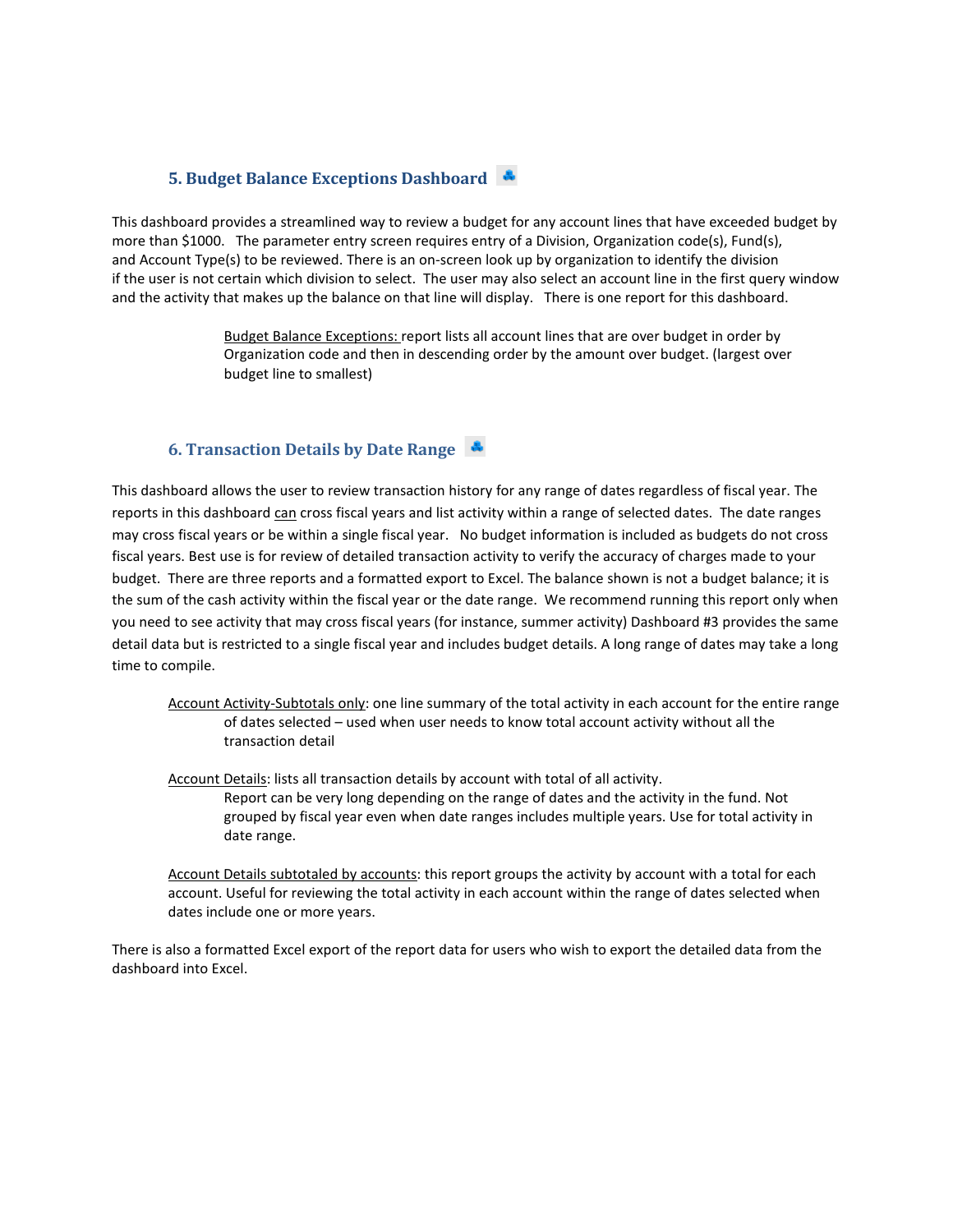#### <span id="page-6-0"></span>**7. YTD Detail by Activity Code (A)** (located in folder "YTD Activity Codes")

note: this is in a separate folder in the FINANCE folder in Argos and is also included in the Budget reports and Fund report folders.

This data block and attached reports organizes the detailed transactions by Activity Code. Some departments and budget managers are utilizing Activity Codes to further describe the expenses in their budgets. Other users do not. The reports will group all data by activity code and they do not include any transactions that were not entered with an activity code. Users may select a single activity code for the reports. There are three .PDF reports available and the data may also be exported into EXCEL by using the report "YTD Detail by Activity – Export."

Budget to Actual by Activity: this report groups transaction details by activity code and lists each individual transaction for that activity. If the budget for each activity has been entered, the report will also compare the actual amount against the budgeted amount for this activity. Budget managers may allocate their initial budget into activities by making transfers in Self Service Finance. Please contact the budget office for training on this feature.

Budget to Actual sum by Activity: this report summarizes each activity code with a single row of data for each code.

YTD Detail by Activity Code: this report groups transaction details by activity code and lists each individual transaction for that activity code.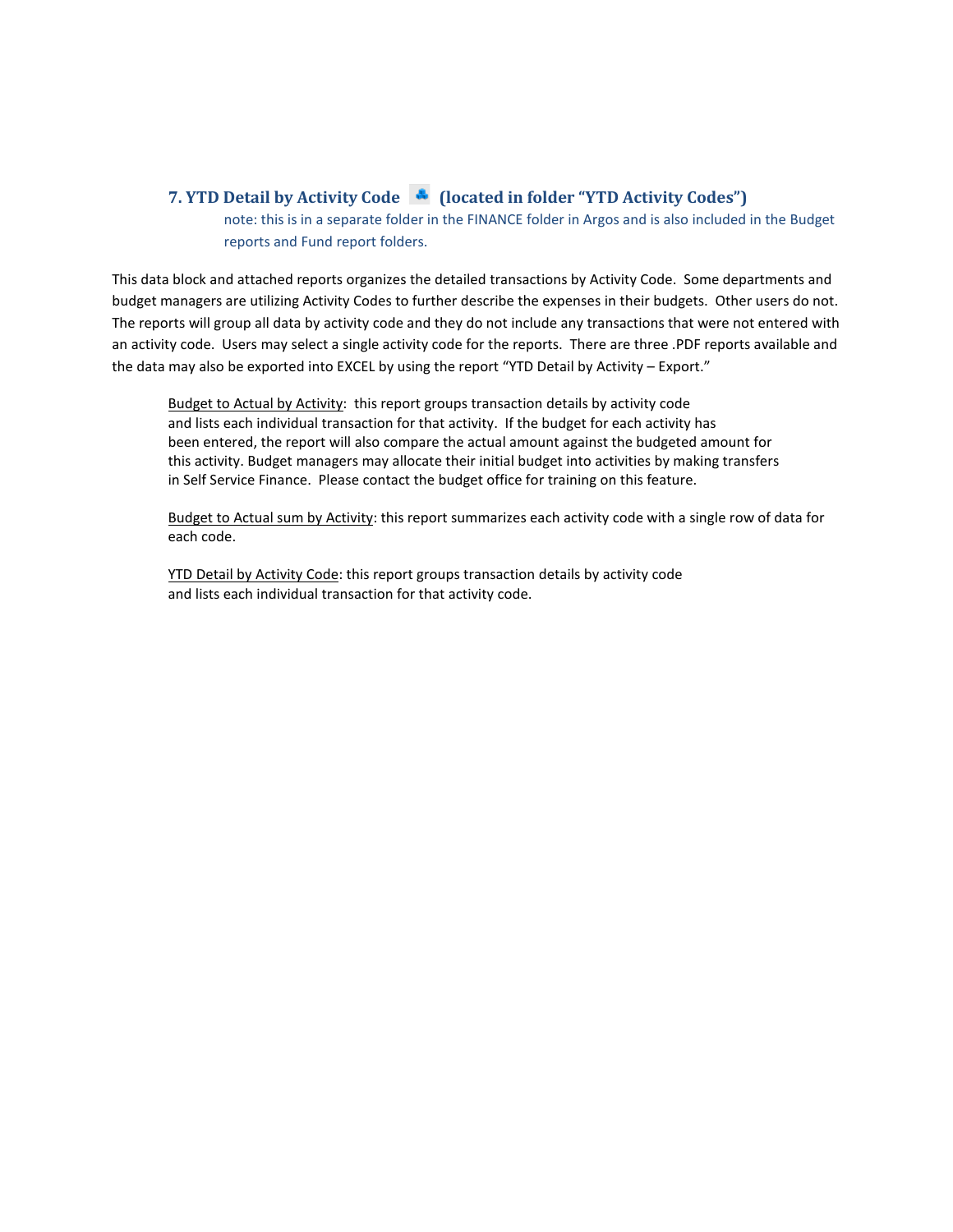## **Report or Dashboard Recommendations**

#### <span id="page-7-1"></span><span id="page-7-0"></span>**1. I want to see an overview of my budget, year to date activity and balance.**

use Dashboard #2 - Budget Balance Dashboard and reports.

- a. has bar graph view of Budget and YTD Activity
- b. has query for budget balance on screen
- c. has query for budget account detail on screen
- d. has drill down query to transactions for a selected account

#### <span id="page-7-2"></span>**2. I want to see my budget status at a specific month end.**

use Dashboard #1 – Operating Budget to Actual by period.

- a. has additional parameter selection for budget month
- b. all reports are as of the month end selected, rather than YTD.

#### <span id="page-7-3"></span>**3. I need to see all of the detailed transaction activity for my area**.

use Dashboard #3 – Activity Details by Month– by Orgn

- a. allows user to enter a range of dates to limit size of the query.
- b. has report that groups activity into monthly columns
- c. allows user to enter a single account number to report on.

#### <span id="page-7-4"></span>**4. I would like to see a condensed version of the budget status for multiple organizations** (one row for each organization with budget, year to date activity and available balance)

use Dashboard #2 – Budget Balance Dashboard  $\bullet$  and run the report titled Budget to Actual – Sum by Orgn or if multiple funds and multiple orgs are to be included, use the report titled Budget to Actual – Sum by Fund & Orgn

#### <span id="page-7-5"></span>**5. I need to see how each account line is tracking as compared to the % of budget YTD**

use Dashboard # 4 – Budget to Actual by Orgn – MTD & YTD  $\bullet$  and use the report Budget to Actual Variance Analysis by Orgn (by organization code, ignore fund codes) or if selection is for multiple funds, use Budget to Actual Status by Fund & Orgn. Most users do not have multiple funds, but may have multiple organization budgets to review.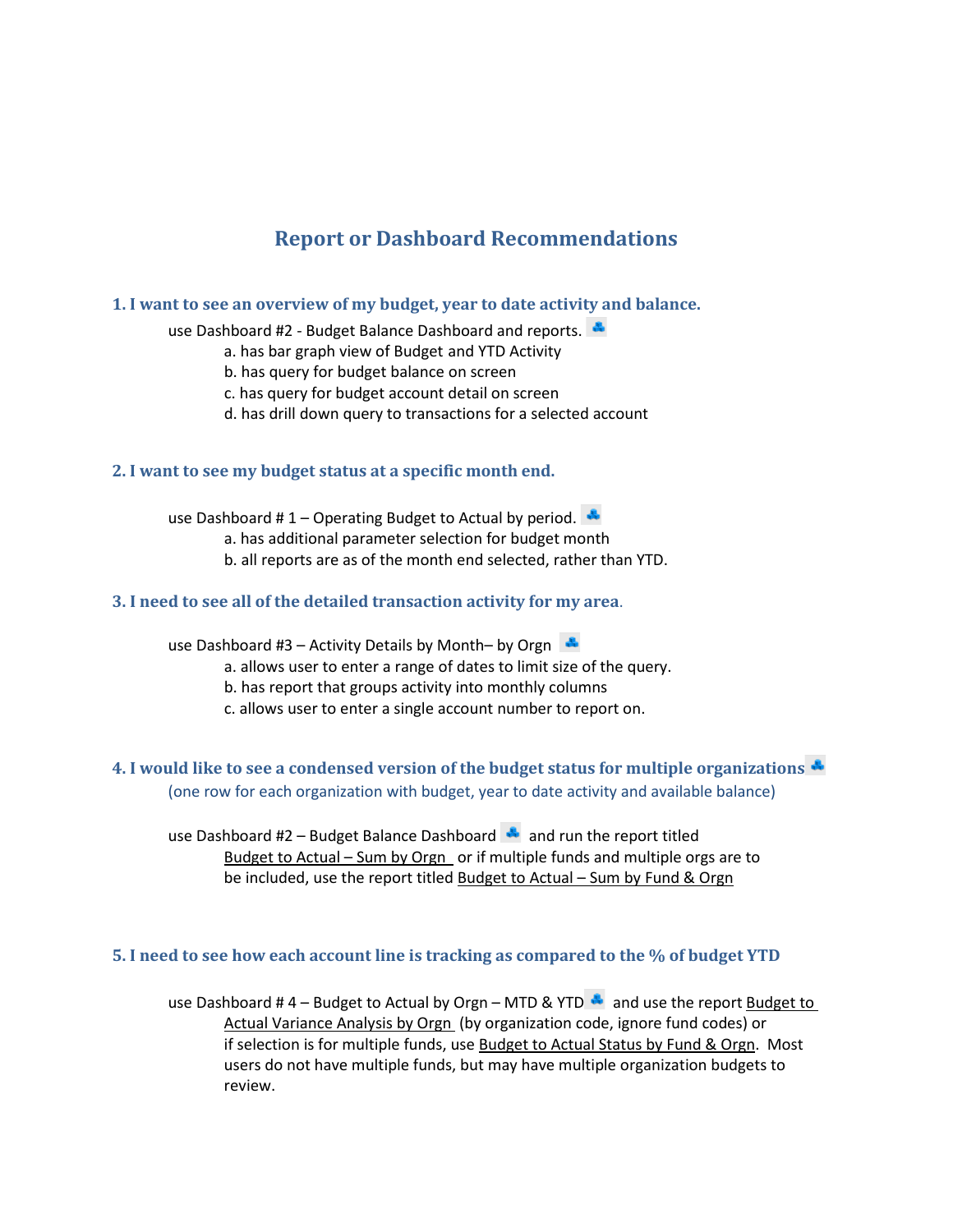or use Dashboard #2 – Budget Balance Dashboard  $\triangle$  and run report YTD Budget Activity By Month with % which also shows % of budget used to date by account line.

#### <span id="page-8-0"></span>**6. I need a quick overview of any budget lines that need attention.**

use Dashboard #5 – Budget Balance Exceptions  $\triangle$  and view the data or run the report Budget Balance Exceptions.

#### <span id="page-8-1"></span>**7. I would like to export the detailed activity in monthly columns.**

use Dashboard #3  $\cdot$  – the Excel export is already formatted to separate the activity into monthly columns.

#### <span id="page-8-2"></span>**8. I would like to see budget and activity information grouped by activity codes.**

use Dashboard - YTD Detail by Activity Code located in the folder titled "YTD Detail by Activity Code." A copy of this data block is in the Budget Reports folder and in the Fund Balance & Fund reports folder.

This dashboard will group the transaction details by activity code and subtotal each activity. The reports will list only transactions that have the activity code included, so it is always a good idea to run your transaction detail reports to looks for items that should have included an activity code but did not. Please note that labor expenses cannot be entered with an activity code.

#### <span id="page-8-3"></span>**9. I need to review transaction details for a range of dates that crosses fiscal years.**

use Dashboard  $6.$  Transaction Detail by Date Range  $\triangle$  To cross fiscal years uncheck the box in the upper left corner and check the box "Retrieve by Date range" and enter a starting and ending date. We recommend that users do not select long ranges of dates as this may create a very large report and take some time to generate. Remember that this data block will not include any budget activity; only actual detailed transactions are listed.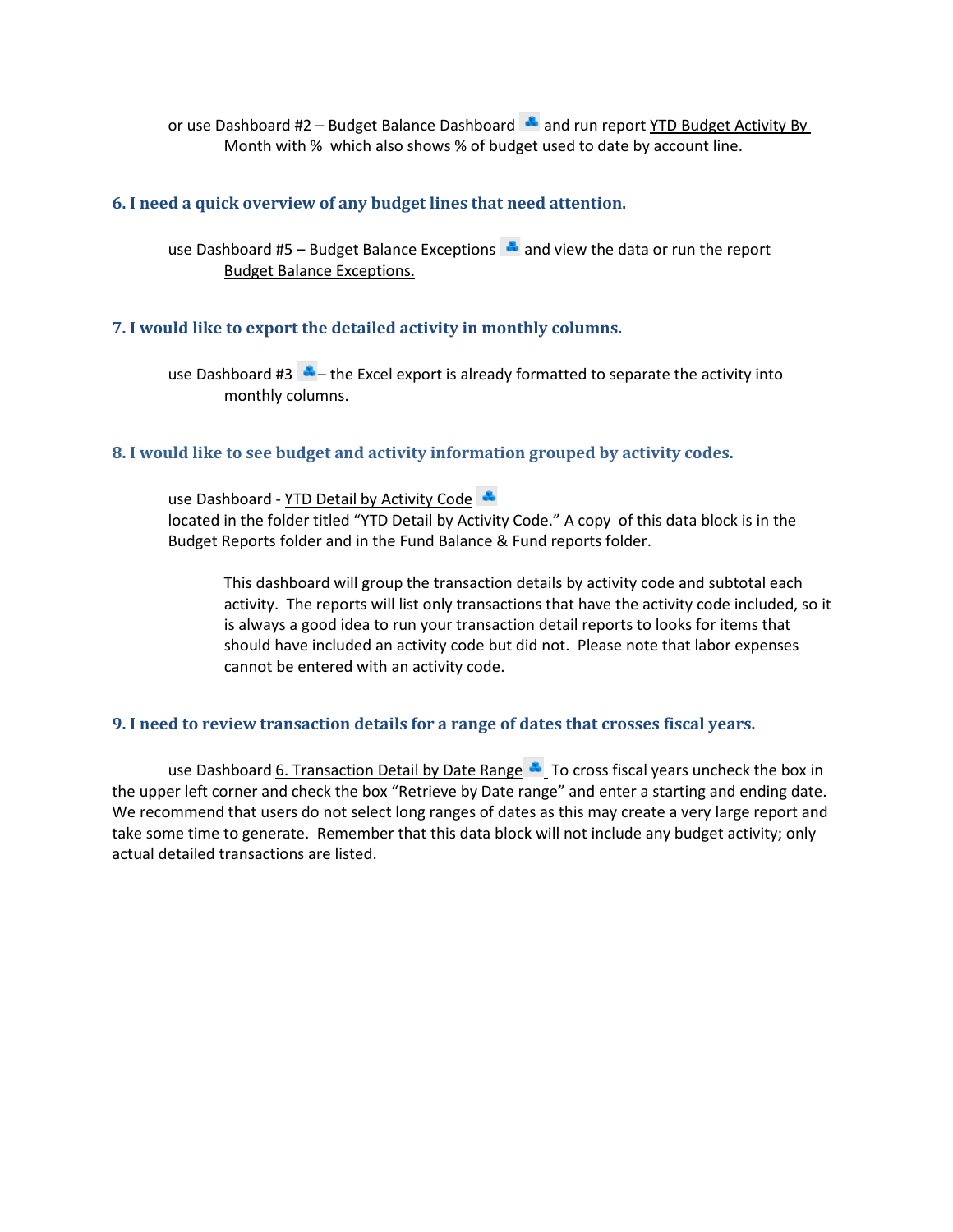## **Portfolio of Fund Reports (non-budget funds)**

<span id="page-9-0"></span>Fund monitoring reports are located in the FINANCE folder titled Fund Balance & Fund Reports. There are four dashboards with related reports available in this folder. Funds are also referred to as Non-Operating funds.

#### <span id="page-9-1"></span>**1. Look up Fund Balance and Fund Activity**

This dashboard is used to view the current fund balance as of the selected fiscal year and includes two query windows. The Fund Summary window displays a summary of the beginning balance, revenues, expenses, transfers and current fund balance. The second query window displays all of the transaction activity recorded in the fund. There are three banded reports available and a formatted Excel export.

- 01. Fund Activity Detail report: report lists all of the transaction details that have been posted to the fund as well as the current fund balance.
- 02. Fund Activity sum by account: report summarizes the activity by account code. This is a shorter report as the individual transactions are not listed separately. Best use is as an overview of the account codes that have activity. Positive amount increase the fund balance, negative amounts reduce the fund balance.
- 03. Transactions by month: report (on 8 % X14 paper) puts each transaction into a monthly column to report on the fund activity each month. The report includes current fund balance for the fiscal year at bottom of the report.
- 04. Export transaction detail to Excel: a formatted Excel .csv export of the report data. The data is separated into monthly columns.

#### <span id="page-9-2"></span>**2. Fund balance summary report**

This dashboard is used to produce a report with fund summary information for multiple funds. Best use is for those users who monitor multiple funds and would like a report listing the available balance in all of the selected funds. There is one report with the dashboard.

- 01. FINA100 Fund Balance Report: report gives single row summary for each of the selected funds listing beginning balance (for the selected fiscal year), revenues, expenses, transfers and the current balance.
- 02. Export Fund Balance Summary: a formatted Excel .csv export of the report data

#### <span id="page-9-3"></span>**3. Fund Activity Detail report**

This is one of the older Argos dashboards which creates a report of all the transaction details for the fiscal year selected. The same report is also now available on Dashboard #1.

01. FINA101 - Fund Activity Detail + Balance: report lists all of the transaction details that have been posted to the fund and the current fund balance. 02. Export Fund Activity Detail to Excel: a formatted Excel .csv export of the report data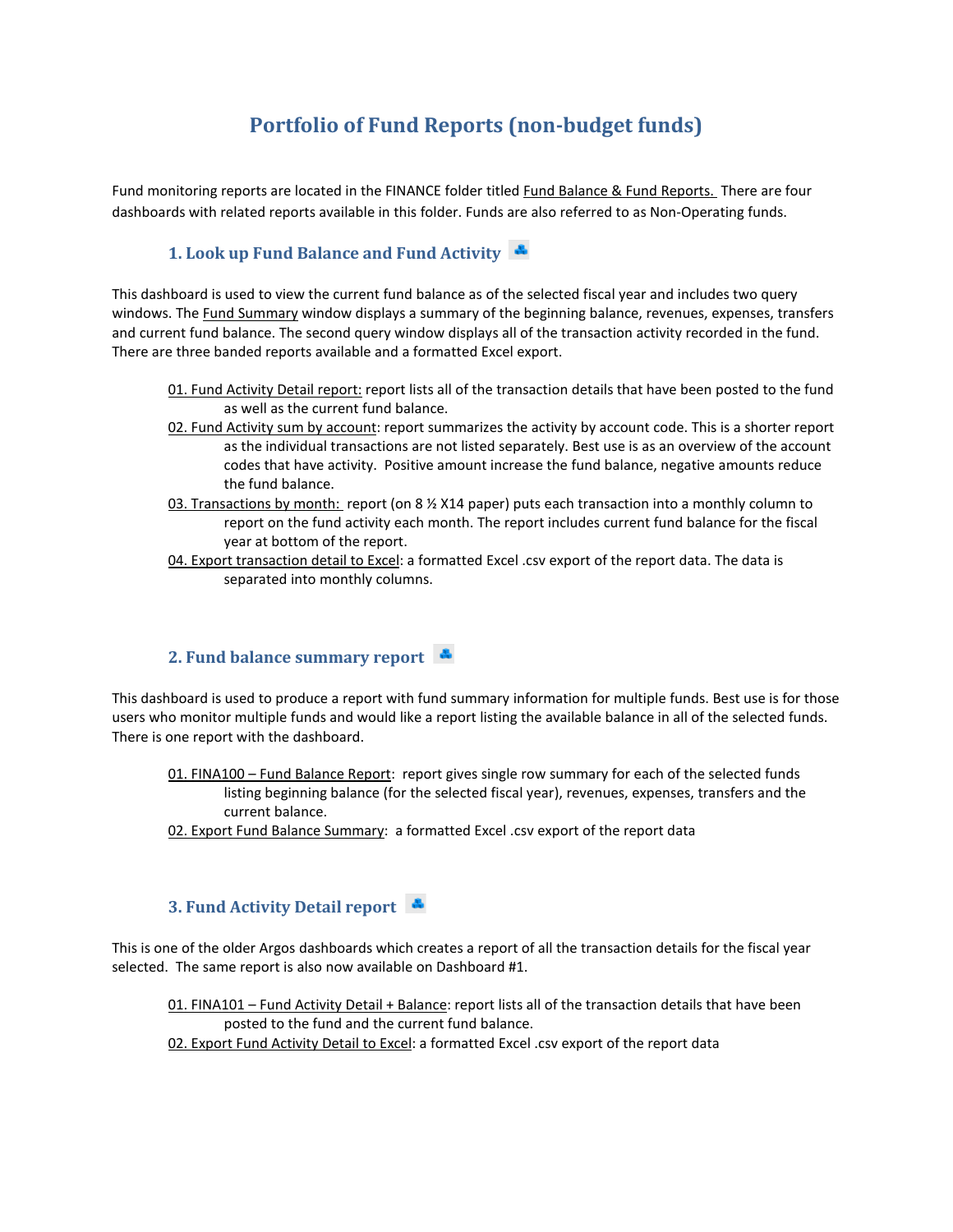#### <span id="page-10-0"></span>**4. Fund Activity by Date Range**

This dashboard allows the user to review transaction history for any range of dates regardless of fiscal year. Sometimes referred to as inception date reports, the reports in this dashboard can cross fiscal years and list activity within a range of selected dates. The balance shown in these reports is not a fund balance. It is the sum of transaction activity between the date ranges entered by the user, and gives the net change in fund balance. If the starting date of the report coincides with the start date of the fund and the ending date is the current date, the net change in fund balance will be the same as the current fund balance. Data in Banner only goes back to 1993, but this dashboard also provides the user with the 1993 starting balance, which if added to the net change in fund balance will equal the current fund balance. This allows a user to determine a fund balance on any given date. There are six reports available.

- Account Activity-Subtotals only: one line summary of the total activity in each account for the entire range of dates selected – used when user needs to know total account activity without all the transaction detail
- Activity Detail by Account: lists all transaction detail grouped by account with total for each account. Report can be very long depending on the range of dates and the activity of a fund. Not grouped by fiscal year even when date ranges includes multiple years. Use for total activity in date range.
- Activity Details subtotaled by accounts: this report groups details into fiscal years and groups the activity by account with total for each account. Useful for reviewing the total activity in each of the fiscal years within the range of dates selected when dates include one or more years.
- Activity Summary by Acct & FSYR: one line summary of the total activity in each account, but also subtotaled by fiscal year.
- Fund Activity Details & FSYR subtotal: list of all transactions sorted by account and subtotaled by fiscal year only.
- Fund Activity FSYR subtotals: one line summary of the activity in each fiscal year within the range of dates selected. Best used for a quick overview of the total activity (revenue, expense, transfers) in each fiscal year in the date selection range.

There is also a formatted Excel export of the report data for users who wish to export the detailed data from the dashboard into Excel.

#### <span id="page-10-1"></span>**5. Year to Date Detail by Activity Code**

This data block and attached reports organizes the detailed transactions by Activity Code. Some departments and fund managers are utilizing Activity Codes to further describe the expenses in their funds. Other users do not. The reports will group all data by activity code and they do not include any transactions that were not entered with an activity code. Users may select a single activity code for the reports. There are two .PDF reports available and the data may also be exported into EXCEL by using the report "YTD Detail by Activity – Export."

YTD Detail by Activity Code: this report groups transaction details by activity code and lists each individual transaction for that activity code.

YTD Sum by Activity: this report summarizes by activity code with a single row of data for each code.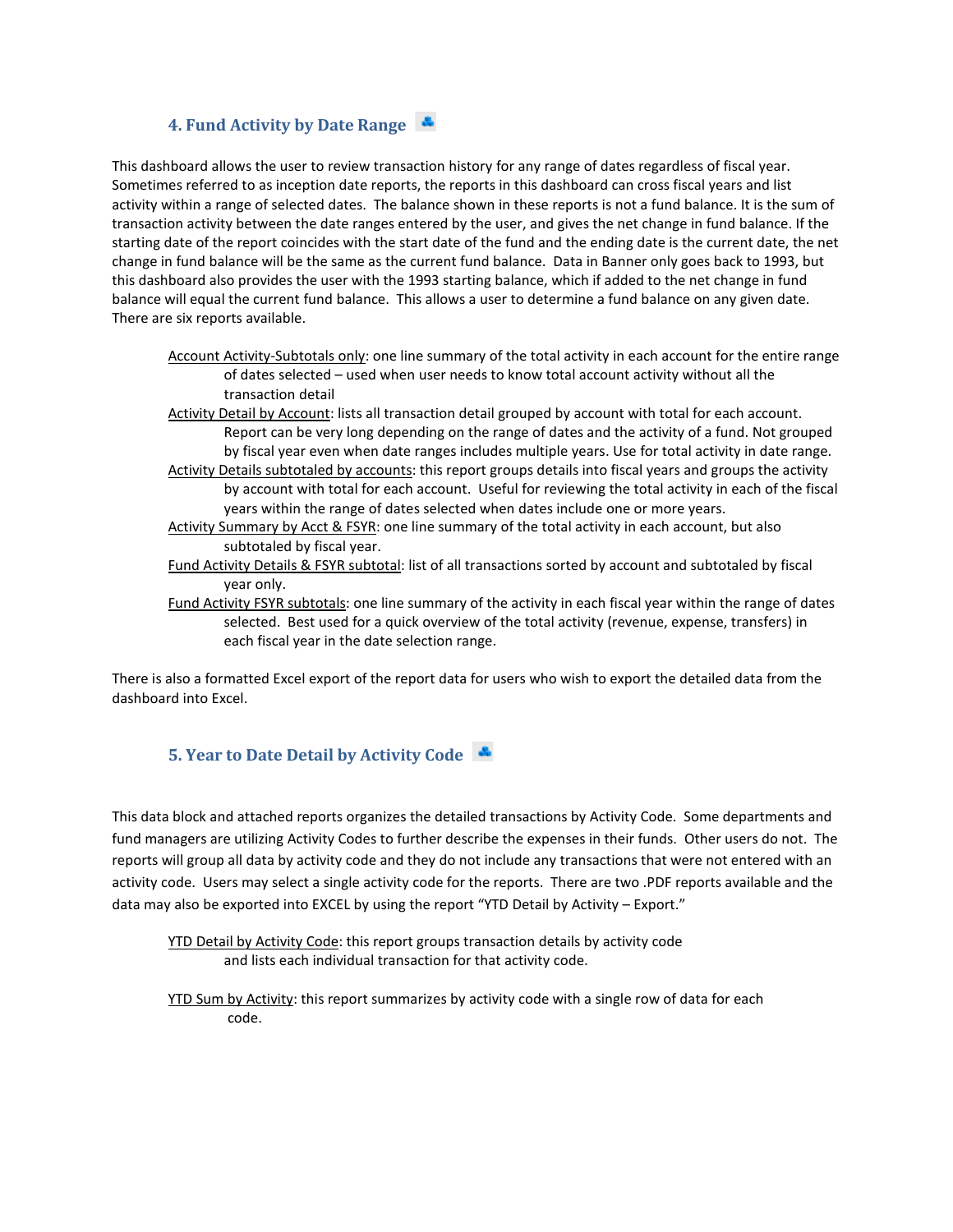#### <span id="page-11-0"></span>**6. 4 Year Fund Activity + Balances**

This data block provides a four year look at fund activity and fund balances. It is also used to determine a fund balance as of a certain month end date. The presentation of the data is side by side allowing a comparison of data across four years. The fund revenue (inflows), expenses (outflows) and transfers are summarized as increases or decreases to the fund's balance over the 4 year period. The data may also be exported into Excel for further analysis. The data is summarized by account code and does not list the detailed transactions. There are two reports in addition to the formatted Excel export.

4 year Fund history – as of date: This report includes three prior year end fund balances and the fund balance for the most current year selected. The balance is as of the month end date selected but the current year to date fund balance is also included. This report will give the user a current fund balance even if the prior year balances have not been rolled forward.

4 year Fund summary –with balances: This report shows the year to date totals (as of the month end selected) and the year-end totals for each of the previous 3 years selected. It also includes fund balance as of the month selected and the fund balance as of the date the report is run. This report will give the user a current fund balance even if the prior year balances have not been rolled forward.

## **Fund Reports or Dashboard Recommendations**

#### <span id="page-11-2"></span><span id="page-11-1"></span>**1. I want to see an overview of my fund, year to date activity and balance.**

use Dashboard #1 – Look up Fund Balance and Fund Activity.

- a. has a query window summarizing the activity and current balance for the selected fiscal year
- b. has query window listing all activity in the selected fund.
- c. a detail and a summary by account code report are available

#### <span id="page-11-3"></span>**2. I need to see all of the detailed transaction activity for my fund in a fiscal year.**

use Dashboard #3 – Fund Activity Detail Report for a quick overview report of all transactions with the description and account codes or to export into EXCEL or use Dashboard #1 – Look up Fund Balance and Fund Activity and use report 01. Fund Activity Detail or report 03. Transactions by month

#### <span id="page-11-4"></span>**3. I have multiple funds and would like a summary report of all balances.**

use Dashboard #2 – Fund Balance Summary Report which allows selection of multiple funds.

#### <span id="page-11-5"></span>**4. I need to see activity that crosses fiscal years (activity within a date range)**

use Dashboard # 4 – Fund Activity by Date Range. This dashboard includes the option to enter a range of dates instead of a fiscal year. User may enter a range of dates within a fiscal year or a range of dates that covers multiple years. Remember that the Net Activity column on any of the reports is NOT a fund balance but is a total of the change to the fund during the range of dates selected.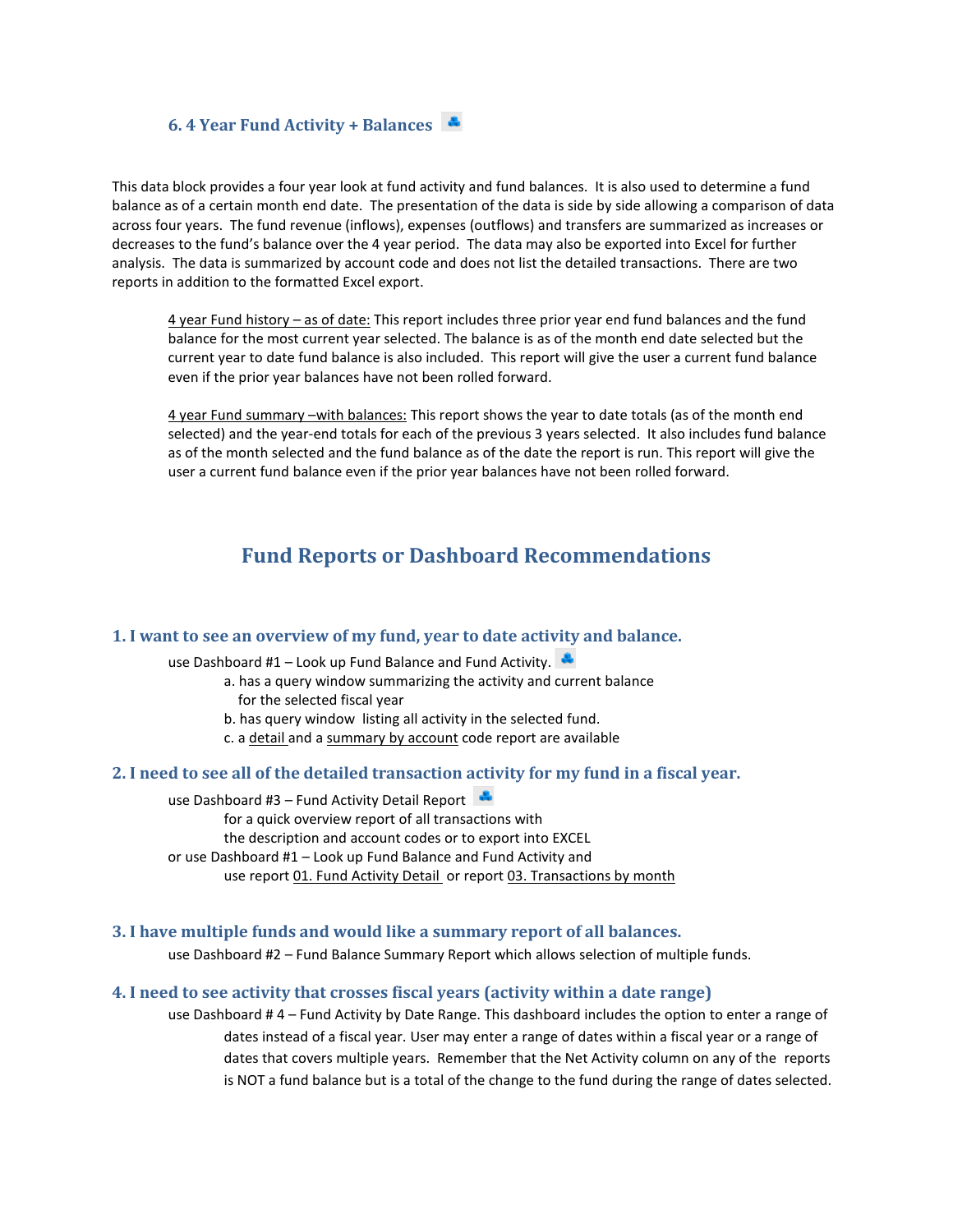The total Net Activity will equal the current fund balance only if the range of dates selected includes the entire life of the fund.

- <span id="page-12-0"></span>**5. I would like to see four years of fund activity side by side to compare spending patterns.** 
	- use Dashboard # 6 4 Year Fund Activity + Balances. If run using the current fiscal year as the starting point, the reports will give the data for the current year and the 3 prior fiscal years. If report is run with a prior fiscal year as a starting point, the data will include 3 prior fiscal years and the data as of the month end selected for the starting fiscal year. The reports indicate the increase or (decrease) to the fund in each of the four years reported.

#### <span id="page-12-1"></span>**6. I would like to see fund information grouped by activity codes.**

use Dashboard # 5 – YTD Detail by Activity Code – non-operating. This report will group the transaction details by activity code and subtotal each activity. The reports will list only transactions that have the activity code included, so it is always a good idea to run your transaction detail reports to looks for items that should have included the activity code but did not. Please note that labor expenses cannot be entered with an activity code.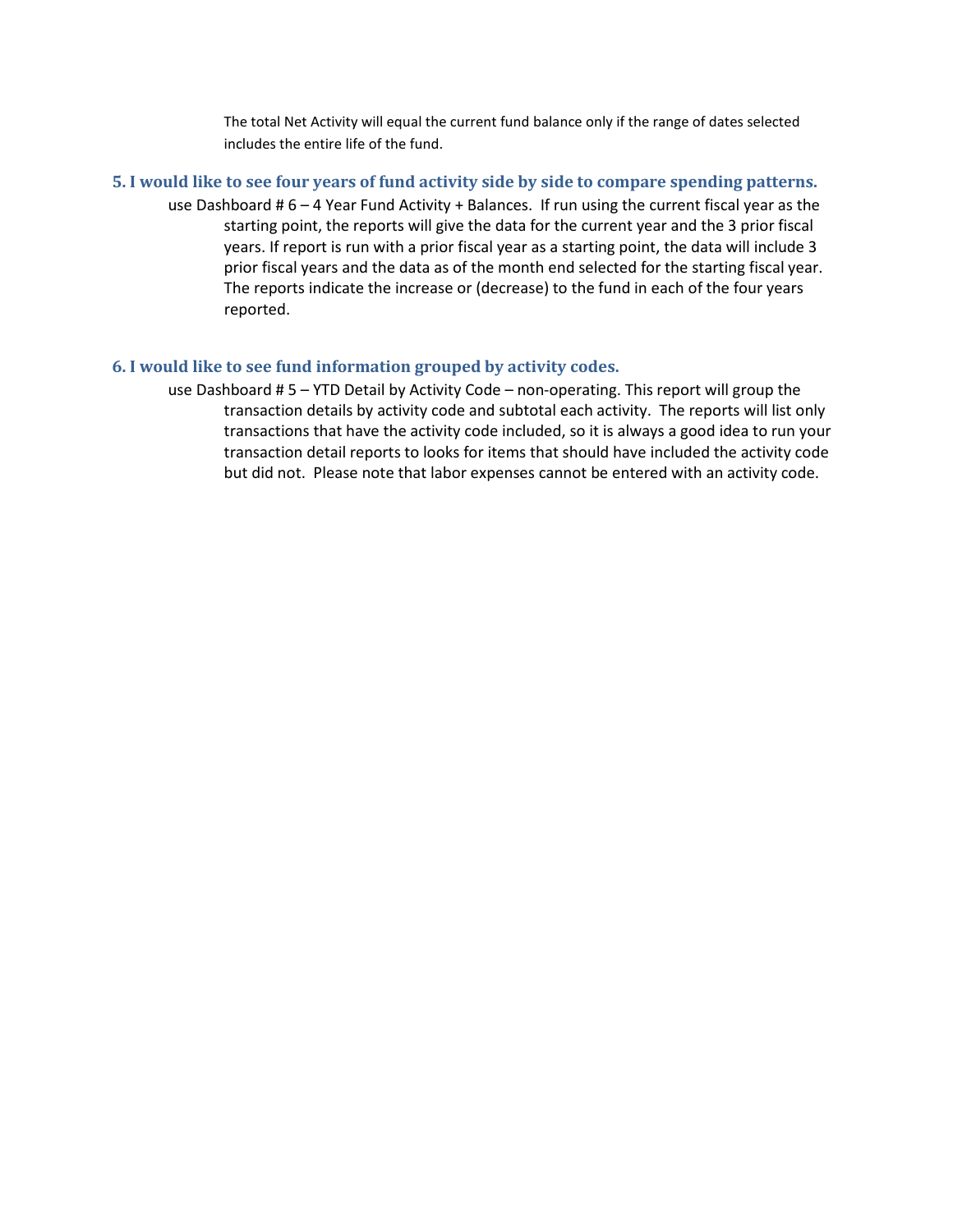## **Portfolio of Student Labor Reports**

<span id="page-13-0"></span>Student and Casual Labor budget reports and Student earnings reports are located in the LABOR folder in Argos

#### <span id="page-13-1"></span>**1. Student & Casual Labor Budget to Actual**

The dashboard titled FINB110 Student & Casual Labor Budget to Actual gives the user an overview of the budgeted student labor in the fund and organization(s) code selected. This dashboard also includes Casual Labor budget, overtime budget and cell phone allowance budgets. We refer to these labor types as variable labor. All Argos budget report managers have access to the Budget reports for Student and Casual labor. There is one report with this dashboard and the data may be exported into Excel by selecting the formatted CSV report.

FINB110 Student & Casual Labor Budget to Actual – banded .PDF report FINB100e Export Student and Casual Labor report data – creates Excel .csv file

#### <span id="page-13-2"></span>**2. Student Labor by Pay Period and YTD**

This dashboard allows the user to produce a report for a selected pay period. The report lists all student labor charged to the Fund and Organization(s) selected with hours and amounts for the pay period selected for any student that was active in that pay period, and the report gives the year to date earnings for all students listed. The year-to-date earnings are not as of the pay period selected unless period selected is the most recent one completed. YTD earnings on the report are always the total earnings for that student in the fiscal year selected. Best use is to review total hours worked by each student in the selected pay period. There is only one report with this dashboard and the data may be exported in to Excel by clicking on the settings icon in the lower right corner of the query data.

HRS101 Student Labor report – Pay Period and YTD – banded .PDF report

#### <span id="page-13-3"></span>**3. Student Labor Dashboard – Total by Name, Dept**

This dashboard gives a complete overview of the students, total hours and earnings by pay period for the Fiscal Year, Fund, and Organization(s) selected. One fund and multiple organizations may be selected. The first multicolumn data query displays the total hours and earnings for each student. You may select a student name in the first query and the pay period totals for the selected student will display in the second display box. There are three reports with this dashboard, first report lists each student and each pay period the student has worked; the second report lists total hours and earnings for each student charged to the Fund and Organization(s) selected; the third report lists total amount earned in each account code by each student. The data may also be exported into Excel using the settings icon in the lower right corner of either of the data query windows. This data is not restricted to budgeted funds only and can be used for any fund. The Budget and actual activity to date is also displayed on the dashboard. Non-operating funds will not have budget but will show year to date.

Student Labor-by Period, Name, Dept – banded .PDF report Student Labor – total by Name, Dept – banded .PDF report Student Labor – total by Account, Name – banded .PDF report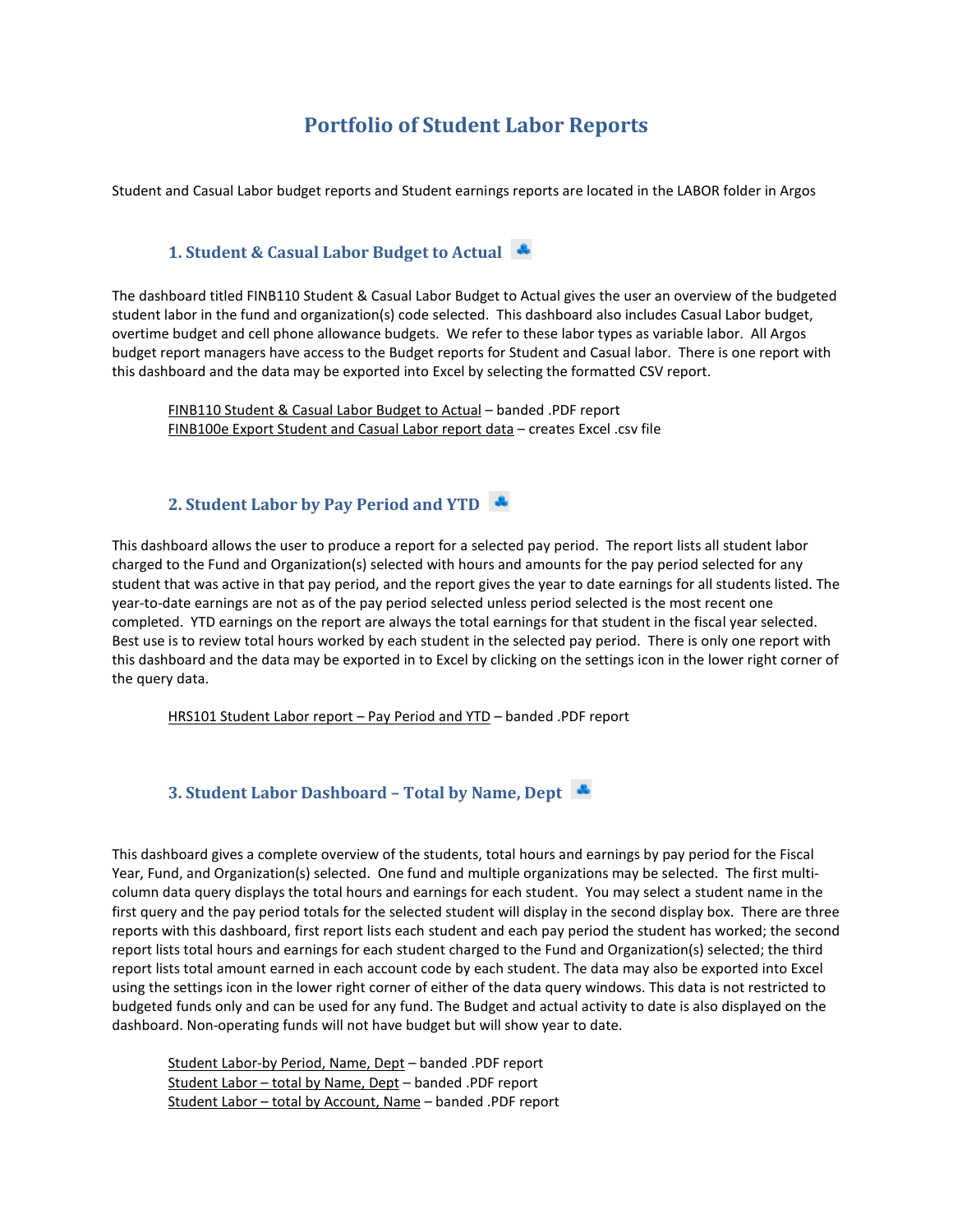#### <span id="page-14-0"></span>**4. Student Labor-Non-operating Funds with YTD**

This dashboard is for users who have student labor being charged to a fund or grant that is not part of the operating budget of the college. The report lists all student labor charged to the Fund selected with hours and amounts for the pay period selected for any student that was active in that pay period. The report gives the year to date earnings for all students listed. The year-to-date earnings are not as of the pay period selected unless period selected is the most recent one completed. YTD earnings on the report are always the total earnings for that student in the fiscal year selected. Best use is to review total hours worked by each student in the selected pay period. There is only one report with this dashboard and the data may be exported in to Excel by clicking on the settings icon in the lower right corner of the query data.

<span id="page-14-1"></span>HRS102 Student Labor report – Pay Period and YTD – banded .PDF report

## **Student Labor Dashboard and Report Recommendations**

#### <span id="page-14-2"></span>**1. I need to see budget for student labor, casual labor or other variable labor (cell phones, overtime)**

use Dashboard titled FINB110 Student & Casual Labor Budget to Actual. There is one report that gives the budget to actual data for the fiscal year selected.

#### <span id="page-14-3"></span>**2. I would like to see the hours and earnings for each student for a selected pay period.**

use Dashboard titled Student Labor by Pay Period & YTD.

There is one report that lists all students employed, and in the pay period selected it gives the hours and earnings for that pay period. The far right column also gives a total year to date earnings for each student, whether or not that student worked during the pay period selected. This will assist in monitoring the student's earnings against the maximum work award allowable. Some students may have multiple jobs on campus so be aware that the data reflected is for your department only.

#### <span id="page-14-4"></span>**3. I would like a quick overview of all of the student labor in my fund and organization(s).**

use the Student Labor Dashboard  $\triangle$  (newly released). This dashboard allows you to view all the hours and earnings for each student. You may also select a student name from the first view and all the individual pay period data for that student (hours and earnings) will be displayed. There is no restriction on funds so both operating budget funds as well as other funds or grants may be selected from this dashboard. You will only see your budgets or funds in the selections.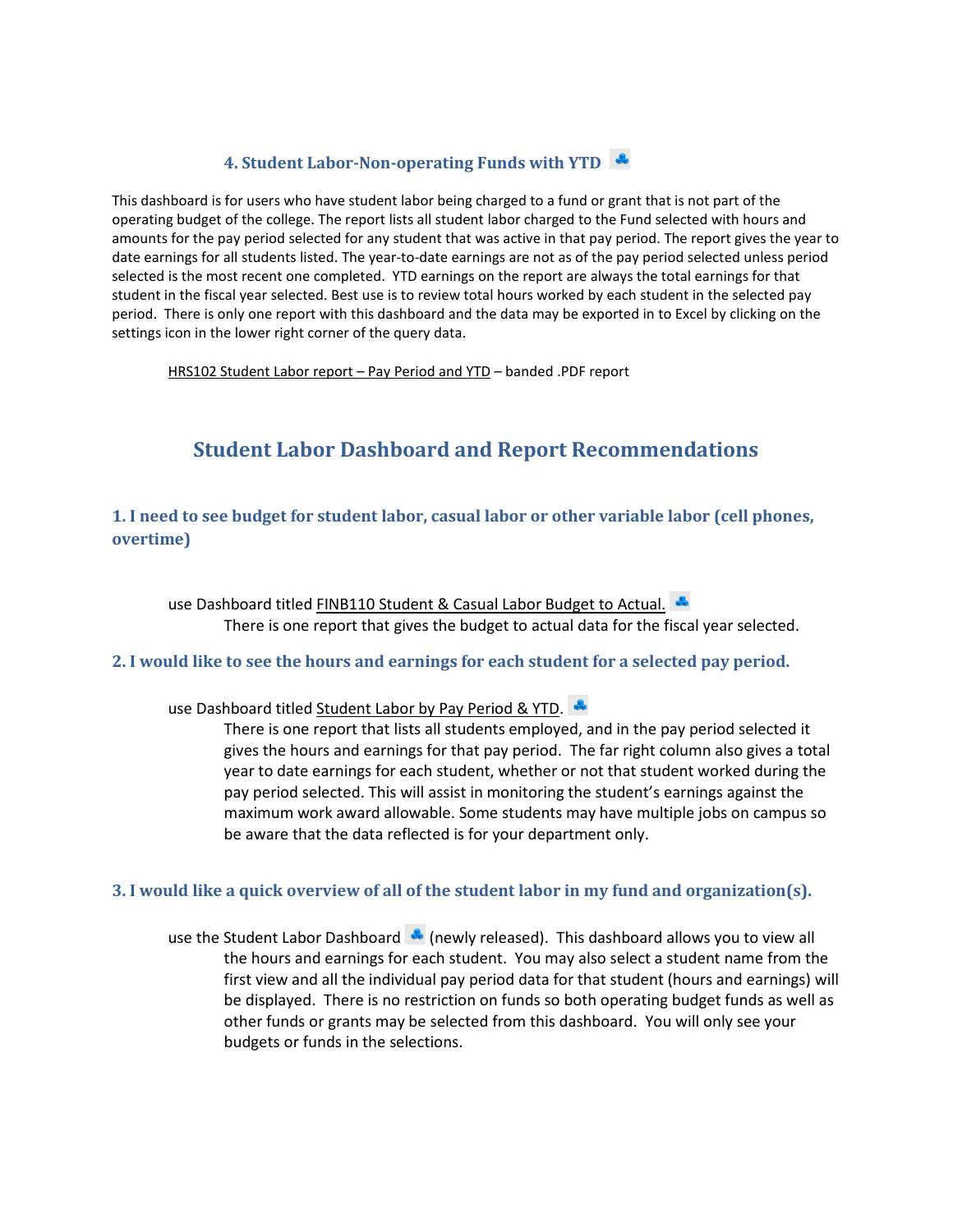## **Portfolio of Overtime Dashboards and Reports**

<span id="page-15-0"></span>There are two Argos dashboards located in the folder titled Overtime Dashboard.

## <span id="page-15-1"></span>**1. Overtime Dashboard**

This dashboard is a year-to-date view through the most recent pay period including graphical comparisons with the two prior years. There are also printable graphs and banded reports comparing the current year with the prior year at the same point in time. Budget to Actual data is also displayed and included on each report. There is a link to an instructional guide on the data entry (parameter) screen.

**Instructions** 

There are 8 banded reports with this dashboard. Use the report Multi Department Overtime report to view each department's overtime summary. Use the report Department Overtime report to view an individual department report. Data from both the most recent pay period and the year to date overtime compared to the same point in the prior year is produced. There are also banded .PDF reports for the line graphs.

## <span id="page-15-2"></span>**2. Overtime History**

A second dashboard (recently added), gives a three year historical view of the prior two years with the current year, and can be used to see actual overtime expense in any prior three year period. Enter the most recent year for comparison or the current calendar year to begin. Overtime budgets have not been historically distributed to the department level. Therefore budget data for years prior to 2014 will not be available.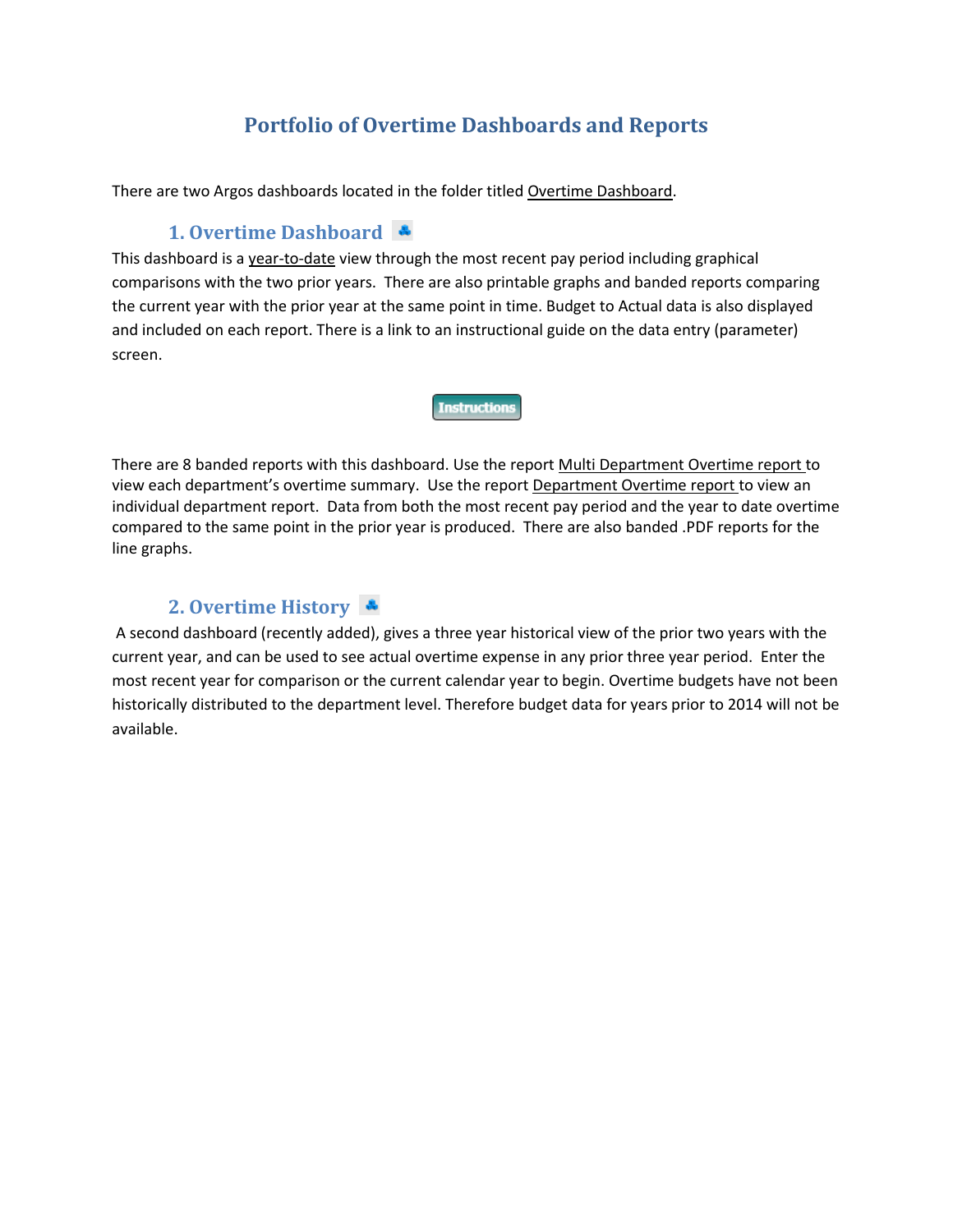## **Glossary of Terminology**

<span id="page-16-0"></span>*Accounts – Account codes are used to define a specific type of revenue or expense. i.e. Travel, Supplies. These are used for financial reporting and for our statement of activities (income and expense reports, balance sheet etc.)*

*ATYP - Account Types – A higher level of account grouping. Basic accounts are further grouped into types such as Revenue, Expenses, Assets, Liabilities, and Transfers* 

*Activity - Itemized details of transactions as recorded in our Banner Finance data. For some transactions (Visa Cards, internal department charges etc.), the data shown may be summary information.*

*Activity Code – some departments use custom activity codes to further classify their expenses or revenues. Activity Code reports will include only the detail lines that include an activity code.*

*Activity Date – this date represents the actual date that a document or journal was entered or processed by the Finance system.* 

*Budget – Occidental College's general fund which is allocated annually for operations. Budget balances do not roll forward into the following year.*

*Budget to Actual – this term is used to indicate the difference between the budget allocation and the actual amounts spent at some point in time.*

*Budget Period – refers to the month within the fiscal year. July is budget period 01 because our fiscal year begins on July 1st each year; December would be period 06, and June would be period 12.*

*Dashboard – an Argos feature that displays pertinent information requested by the user on screen. This may include data, charts, graphs or other information. (Formerly known as "Quick View")*

*Department – another term for Organization that is basically a distinct unit or operation within the college.*

*Document code – refers to an internal document number within the Banner Finance system that identifies each transaction recorded. Some document numbers are generated by the system and others are created by the users. Document numbers can be used to look up more information on a transaction so they are included in many reports so that you can request more detail on an item.*

*Fund - a self-balancing set of accounts, segregated for specific purposes in accordance with laws and regulations which may also have special restrictions and limitations. Oxy uses the term "Operating Funds" for those funds that represent the annual operating budget and "Non-Operating" for all funds, endowments and grants that are not included in the annual operating budget. Non-operating fund balances roll forward from year to year.*